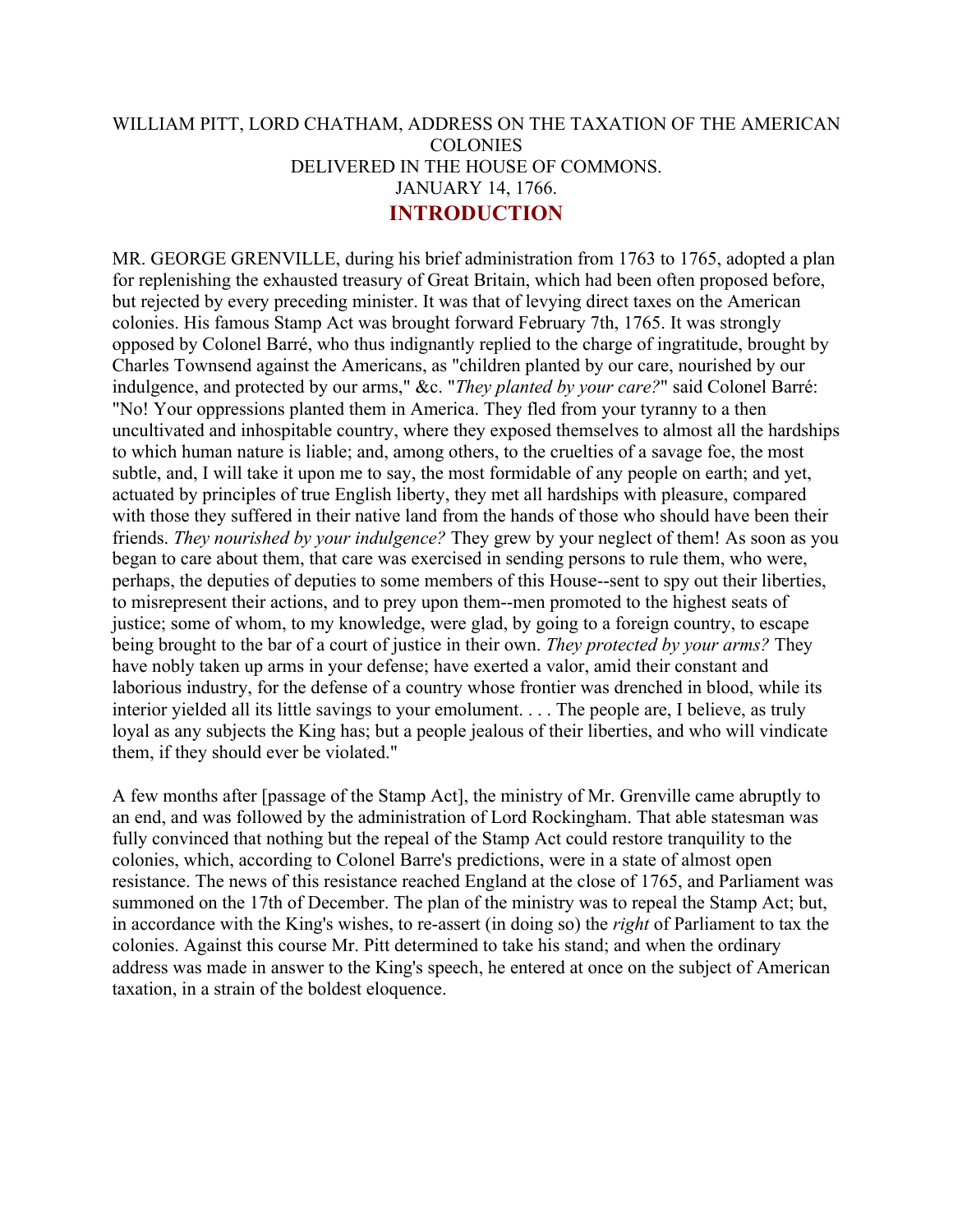## **SPEECH &c.**

## MR. SPEAKER,--. . .

I will only speak to one point, a point which seems not to have been generally understood. I mean to the *right*. Some gentlemen [alluding to Mr. Nugent] seem to have considered it as a point of honor. If gentlemen consider it in that light, they leave all measures of right and wrong, to follow a delusion that may lead to destruction. It is my opinion, that this kingdom has no right to lay a tax upon the colonies. At the same time, I assert the authority of this kingdom over the colonies to be sovereign and supreme, in every circumstance of government and legislation whatsoever. They are the subjects of this kingdom; equally entitled with yourselves to all the natural rights of mankind and the peculiar privileges of Englishmen; equally bound by its laws, and equally participating in the constitution of this free country. The Americans are the sons, not the bastards of England! Taxation is no part of the governing or legislative power. The taxes are a voluntary *gift* and *grant* of the Commons alone. In legislation the three estates of the realm are alike concerned; but the concurrence of the peers and the Crown to a tax is only necessary to clothe it with the form of a law. The gift and grant is of the Commons alone. In ancient days, the Crown, the barons, and the clergy possessed the lands. In those days, the barons and the clergy gave and granted to the Crown. They gave and granted what was their own! At present, since the discovery of America, and other circumstances permitting, the Commons are become the proprietors of the land. The Church (God bless it!) has but a pittance. The property of the lords, compared with that of the commons, is as a drop of water in the ocean; and this House represents those commons, the proprietors of the lands; and those proprietors virtually represent the rest of the inhabitants. When, therefore, in this House, we give and grant, we give and grant what is our own. But in an American tax, what do we do? "We, your Majesty's Commons for Great Britain, give and grant to your Majesty"--what? Our own property? No! "We give and grant to your Majesty" the property of your Majesty's commons of America! It is an absurdity in terms.

There is an idea in some that the colonies are *virtually* represented in the House. I would fain know by whom an American is represented here. Is he represented by any knight of the shire, in any county in this kingdom? *Would to God that respectable representation was augmented to a greater number!* Or will you tell him that he is represented by any representative of a borough? a borough which, perhaps, its own representatives never saw! This is what is called *the rotten part of the Constitution.* It can not continue a century. If it does not drop, it must be amputated.<sup>4</sup>

The idea of a virtual representation of America in this House is the most contemptible idea that ever entered into the head of a man. It does not deserve a serious refutation.

The Commons of America, represented in their several assemblies, have ever been in possession of the exercise of this, their constitutional right, of giving and granting their own money. They would have been slaves if they had not enjoyed it! At the same time, this kingdom, as the supreme governing and legislative power, has always bound the colonies by her laws, by her regulations, and restrictions in trade, in navigation, in manufactures, in every thing, except that of taking their money out of their pockets without their consent.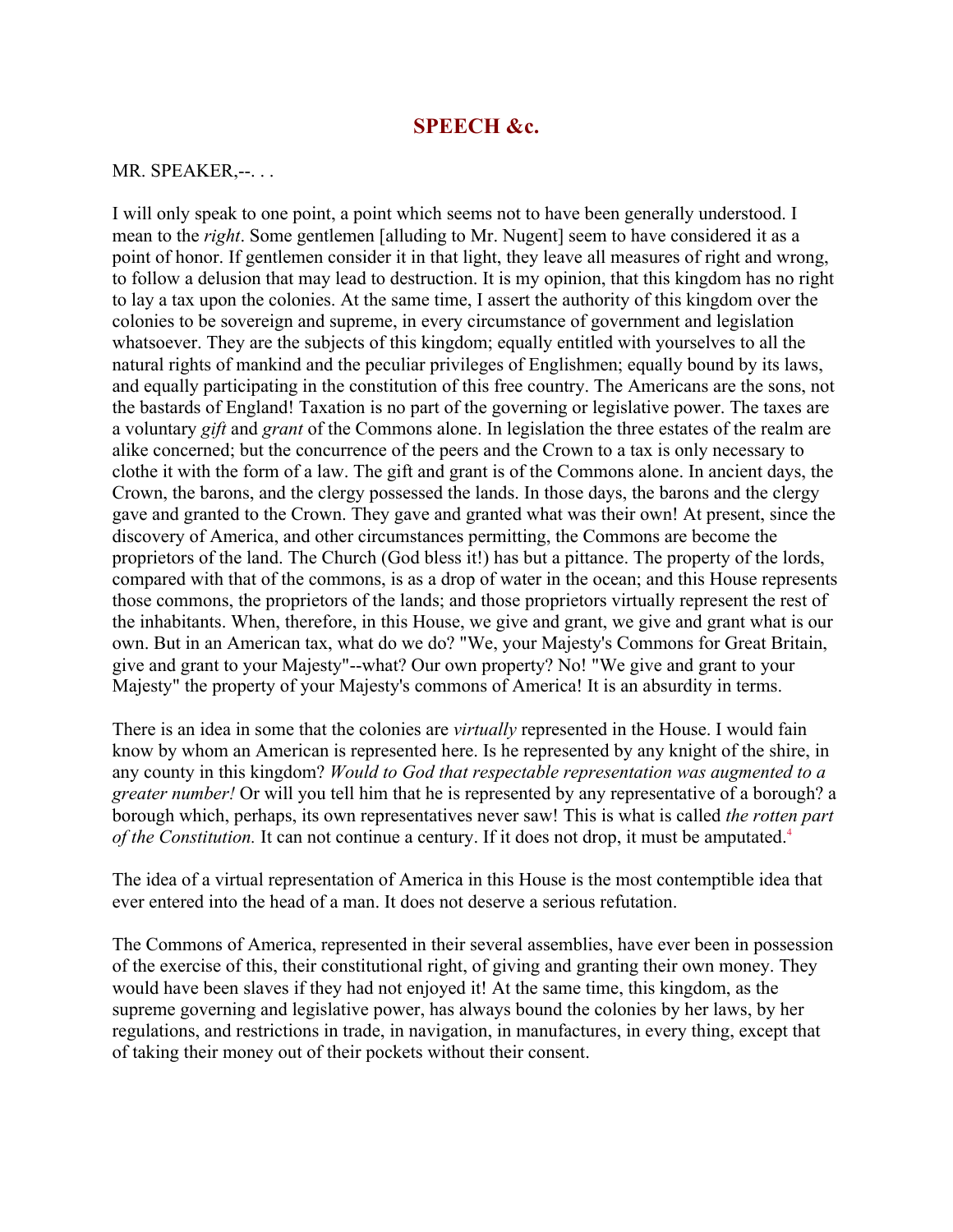[As soon as Lord Chatham concluded, . . . Mr. George Grenville, who followed in the debate, expatiated at large on the tumults and riots which had taken place in the colonies, and declared that they bordered on rebellion. He condemned the language and sentiments which he had heard as encouraging a *revolution*.]

Gentlemen, sir, have been charged with giving birth to *sedition* in America. They have spoken their sentiments with freedom against this unhappy act, and that freedom has become their crime. Sorry I am to hear the liberty of speech in this House imputed as a crime. But the imputation shall not discourage me. It is a liberty I mean to exercise. No gentleman ought to be afraid to exercise it. It is a liberty by which the gentleman who calumniates it might have profited. He ought to have desisted from his project. The gentleman tells us, America is obstinate; America is almost in open rebellion. I rejoice that America has resisted. Three millions of people, so dead to all the feelings of liberty as voluntarily to submit to be slaves, would have been fit instruments to make slaves of the rest.. . But, for the defense of liberty, upon a general principle, upon a constitutional principle, it is a ground on which I stand firm--on which I dare meet any man. . . ..

…

The gentleman asks, When were the colonies emancipated? I desire to know, when were they made slaves? But I dwell not upon words. When I had the honor of serving his Majesty, I availed myself of the means of information which I derived from my office. I speak, therefore, from knowledge. My materials were good. I was at pains to collect, to digest, to consider them; and I will be bold to affirm, that the profits to Great Britain from the trade of the colonies, through all its branches, is two millions a year. This is the fund that carried you triumphantly through the last war. The estates that were rented at two thousand pounds a year, threescore years ago, are at three thousand at present. Those estates sold then from fifteen to eighteen years purchase; the same may now be sold for thirty. You owe this to America. This is the price America pays you for her protection. And shall a miserable financier come with a boast, that he can bring "a pepper-corn" into the exchequer by the loss of millions to the nation?7 I dare not say how much higher these profits may be augmented. Omitting [*i. e.*, not taking into account] the immense increase of people, by natural population, in the northern colonies, and the emigration from every part of Europe, I am convinced [on other grounds] that the commercial system of America may be altered to advantage. You have prohibited where you ought to have encouraged. You have encouraged where you ought to have prohibited. Improper restraints have been laid on the continent in favor of the islands.

In such a cause, your success would be hazardous. America, if she fell, would fall like the strong man; she would embrace the pillars of the state, and pull down the Constitution along with her. Is this your boasted peace--not to sheathe the sword in its scabbard, but to sheathe it in the bowels of your countrymen? . . . The Americans have not acted in all things with prudence and temper: they have been wronged; they have been driven to madness by injustice. Will you punish them for the madness you have occasioned? Rather let prudence and temper come first from this side. I will undertake for America that she will follow the example. There are two lines in a ballad of Prior's, of a man's behavior to his wife, so applicable to you and your colonies, that I can not help repeating them: